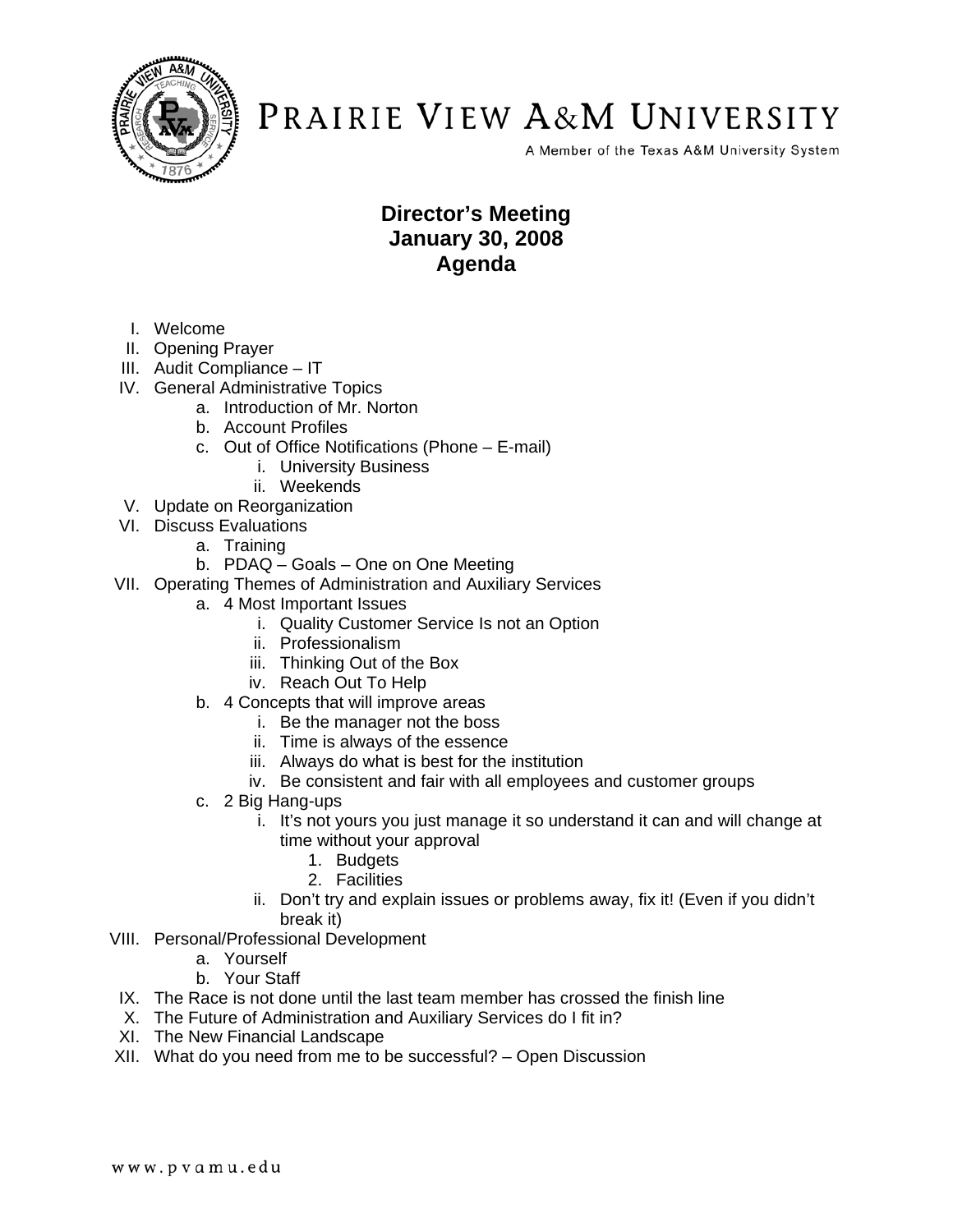

A Member of the Texas A&M University System

### **Agenda**

- I. Discuss Goals
	- a. University Goals
	- b. Administration and Auxiliary Services Goals
- II. Recap of October 24, 2006 Director's Meeting
	- a. 4 Most Important Issues
		- i. Quality Customer Service Is not an Option
		- ii. Professionalism
		- iii. Thinking Out of the Box
		- iv. Reach Out To Help
	- b. 4 Concepts that will improve areas
		- i. Be the manager not the boss
		- ii. Time is always of the essence
		- iii. Always do what is best for the institution
		- iv. Be consistent and fair with all employees and customer groups
	- c. 2 Big Hang-ups
		- i. It's not yours you just manage it so understand it can and will change at time without your approval
			- 1. Budgets
			- 2. Facilities
		- ii. Don't try and explain issues or problems away, fix it!
- III. 11 Virtues of Benjamin Franklin
- IV. Development of Comprehensive Organizational Chart with Budgeted Salaries
	- a. Based on 901s
	- b. Everything else will be reorganization
- V. Personal/Professional Development
	- a. Yourself
	- b. Your Staff
- VI. Department Overview Tressey Wilson
- VII. Lunch Discussion (Attended by Mrs. Hodge)
- VIII. Department Overview TJ Pierre
- IX. The Race is not done until the last team member has crossed the finish line
- X. Where do I fit in?
- XI. The New Financial Landscape
- XII. What do you need from me to be successful? Open Discussion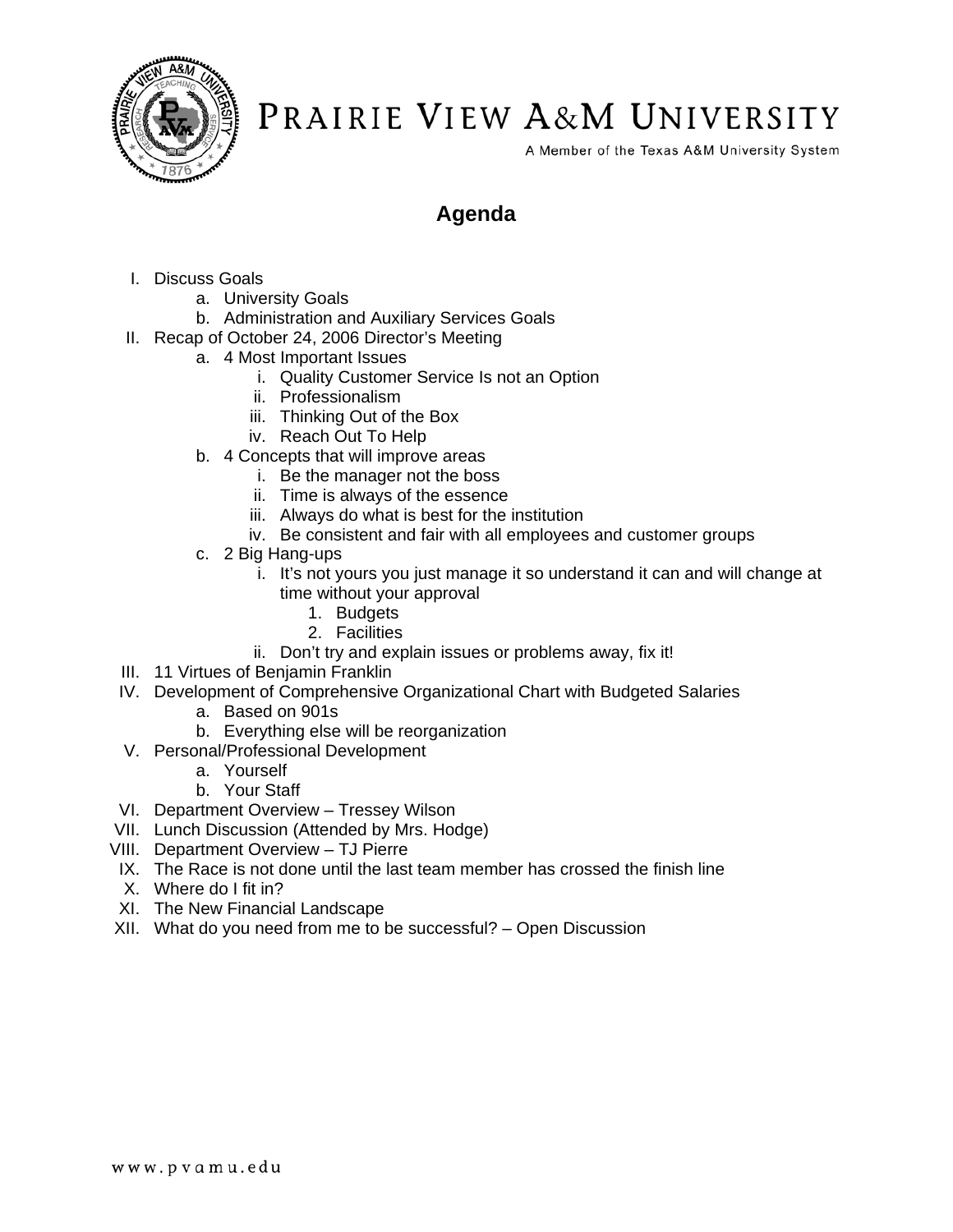

A Member of the Texas A&M University System

# Administration and Auxiliary Services Director's Meeting

April 25, 2007 **Fred Washington, VP**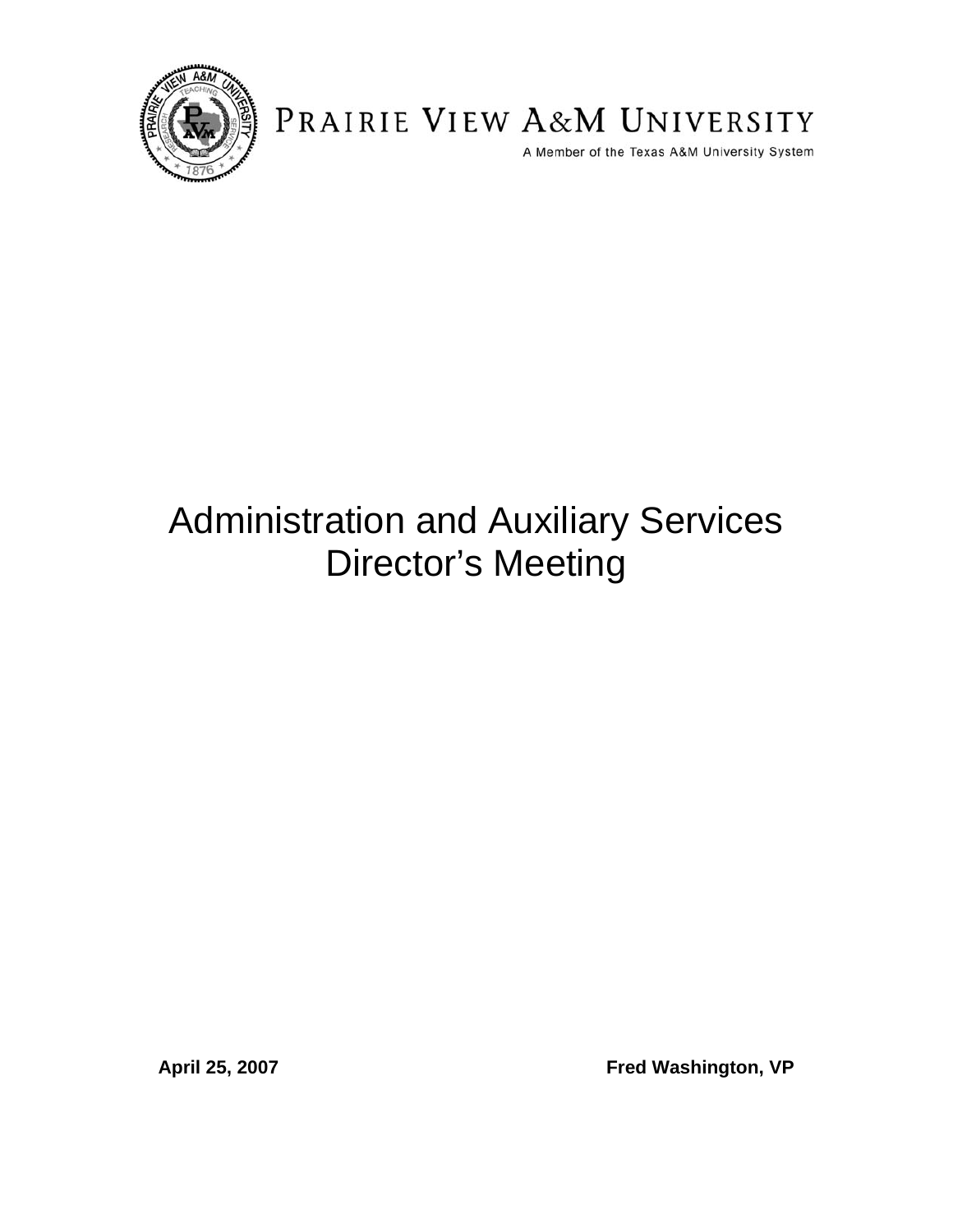### **Agenda**

- I. Discuss Goals
	- a. University Goals
	- b. Administration and Auxiliary Services Goals
- II. Recap of October 24, 2006 Director's Meeting
	- a. 4 Most Important Issues
		- i. Quality Customer Service Is not an Option
		- ii. Professionalism
		- iii. Thinking Out of the Box
		- iv. Reach Out To Help
	- b. 4 Concepts that will improve areas
		- i. Be the manager not the boss
		- ii. Time is always of the essence
		- iii. Always do what is best for the institution
		- iv. Be consistent and fair with all employees and customer groups
	- c. 2 Big Hang-ups
		- i. It's not yours you just manage it so understand it can and will change at time without your approval
			- 1. Budgets
			- 2. Facilities
		- ii. Don't try and explain issues or problems away, fix it!
- III. 11 Virtues of Benjamin Franklin
- IV. Development of Comprehensive Organizational Chart with Budgeted Salaries
	- a. Based on 901s
	- b. Everything else will be reorganization
- V. Personal/Professional Development
	- a. Yourself
	- b. Your Staff
- VI. Department Overview Tressey Wilson
- VII. Lunch Discussion (Attended by Mrs. Hodge)
- VIII. Department Overview TJ Pierre
- IX. The Race is not done until the last team member has crossed the finish line
- X. Where do I fit in?
- XI. The New Financial Landscape
- XII. What do you need from me to be successful? Open Discussion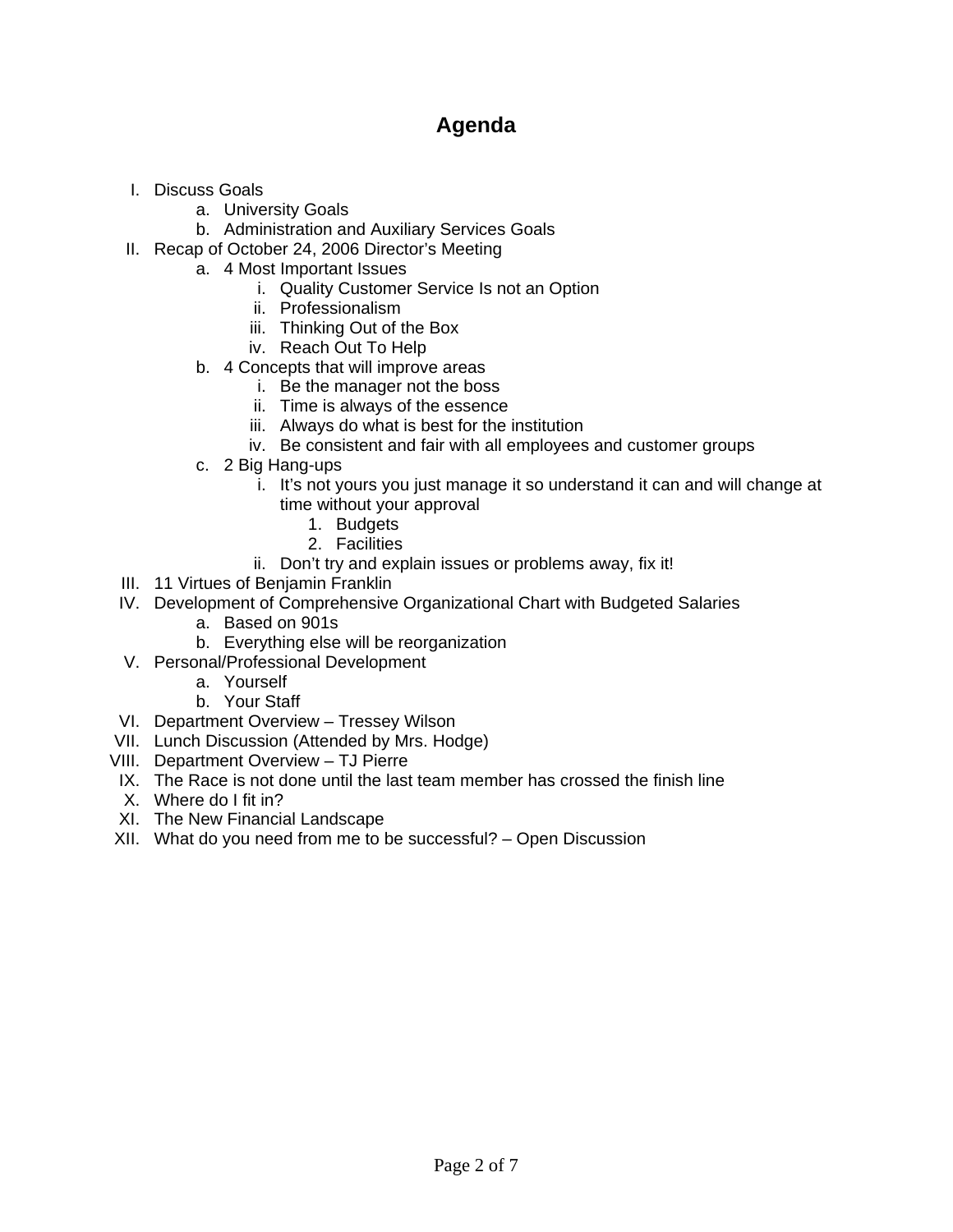### **Goals and Objectives for PVAMU for the Next Five Years**

#### **1. Strengthen the Quality of Academic Programs**

- a. Conduct external academic program reviews
- b. Achieve specialized accreditation of selected academic programs
- c. Succeed in achievement of Licensures in applicable academic program areas
- d. Eliminate non-productive academic programs
- e. Increase the prominence of faculty scholarship
- f. Increase the number of faculty FTEs producing research/scholarly and creative works
- g. Retain regional accreditation
- h. Retain accreditation held in specialized programs

#### **2. Improve the Academic Indicators of the Student Body**

- a. Conduct annual reviews of admission standards/requirements
- b. Increase/improve the standardized test scores of matriculates
- c. Collaborate with Texas' other educational programs to increase the number and success of transfer students
- d. Admit and enroll an increasingly higher caliber of student
- e. Increase the number of students who adhere to the University's Conduct Standards

#### **3. Increase Applied and Basic Research**

- a. Enhance the research environment and expertise of faculty and staff
- b. Align university research goals with federal, state and industry needs and goals
- c. Enhance pre- and post-award services to the university research and sponsored program community

#### **4. Strengthen Environmental Health and Safety Programs on Campus**

- a. Implement off-site storage of critical data
- b. Prepare and train for business continuity

#### **5. Achieve (and Maintain) Financial Stability**

- a. Expand the financial capacity of PVAMU
- b. Address potentially critical funding issues involved with the eventual loss of special OCR Priority Plan funding
- c. Meet or exceed expectations associated with the current Capital Campaign
- d. Take appropriate steps to "right-size" the annual operating budget of PVAMU
- e. Increase the availability of scholarship funds
- f. Increase the size and number of endowments for student scholarships and for academic chairs
- g. Increase funded research
- h. Stay competitive in tuition and fees/align tuition and fees to be competitive with other general academic institutions in Texas

#### **6. Increase the Efficiency of University Operations**

- a. Design and implement a document imaging program
- b. Identify additional outsourcing opportunities
- c. Improve the quality of support staff
- d. Transfer fiscal processes to online applications
- e. Maximize space usage

#### **7. Promote programs the Contribute to Student Success**

a. Engage students in rigorous educational programs and provide an environment conducive to success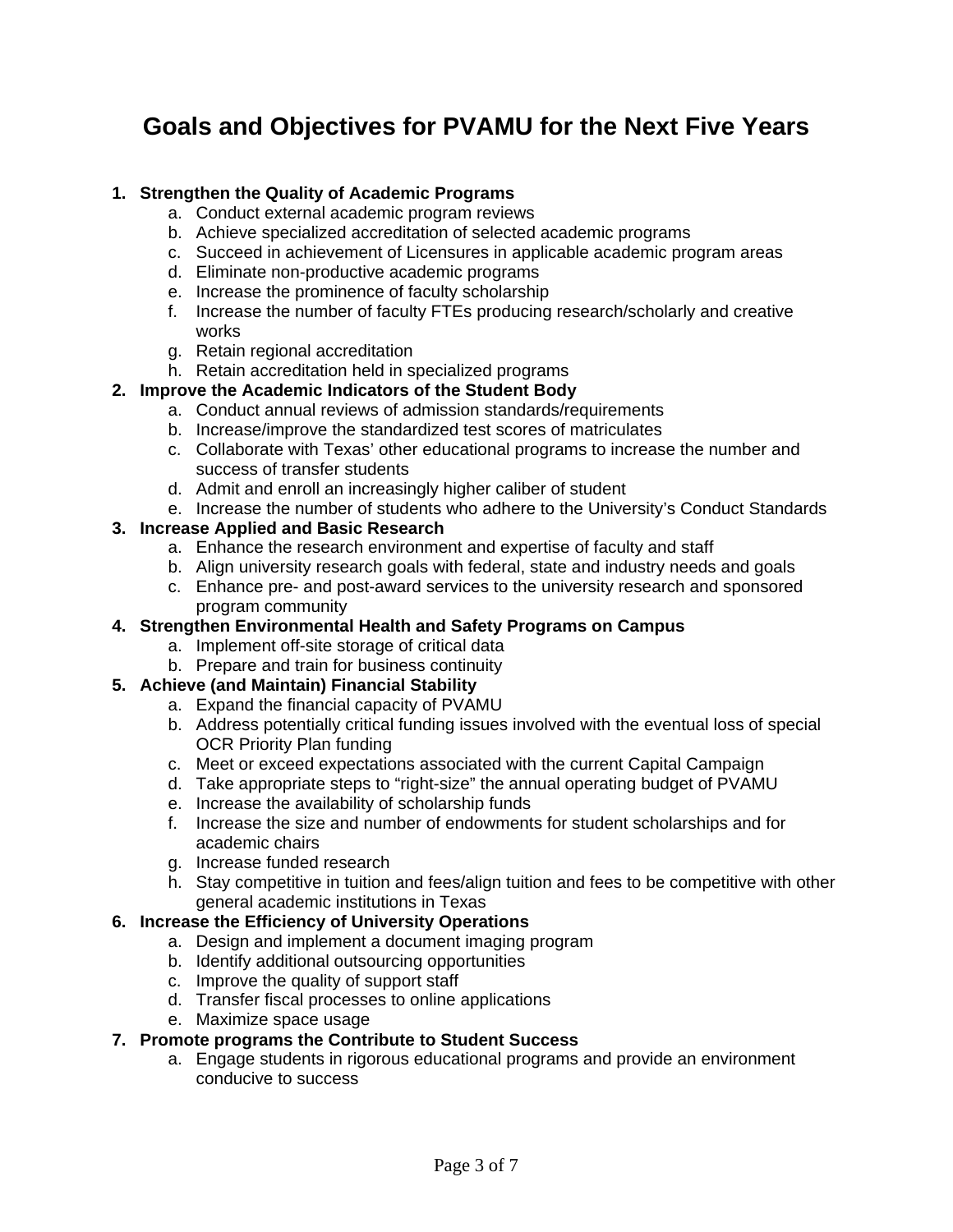- b. Increase/improve the percentage of PVAMU graduates who are accepted to graduate and/or professional schools
- c. Increase placement rates of all PVAMU graduates
- **8. Strengthen University Advancement Programs Including Fund-Raising** 
	- a. Communicate the accomplishments of the University through publications to the various constituent groups
	- b. Enhance corporate relations through Industry Cluster publications that show the strength of corporate partnerships with the University
	- c. Use technology to communicate the University's accomplishments to a broader audience
	- d. Continue to implement the fund-raising model and university advancement model developed from the planning study and refined by Ketchum's progress reviews of Extend the View: The Capital Campaign for Prairie View A&M University
- **9. Increase and Enhance the Visibility and Awareness of the University to the Community at Large/all Stakeholders** 
	- a. Effectively communicate to all Stakeholders the PVAMU Vision/2020
	- b. Expand its service to the community by promoting Service Learning, Distance Education, Continuing Education, K-16 Programs, Small Business and Entrepreneurial Initiatives, Cooperative Extension and Health Care by engaging its people and resources in renewed commitment to outreach
	- c. Improve the climate for diversity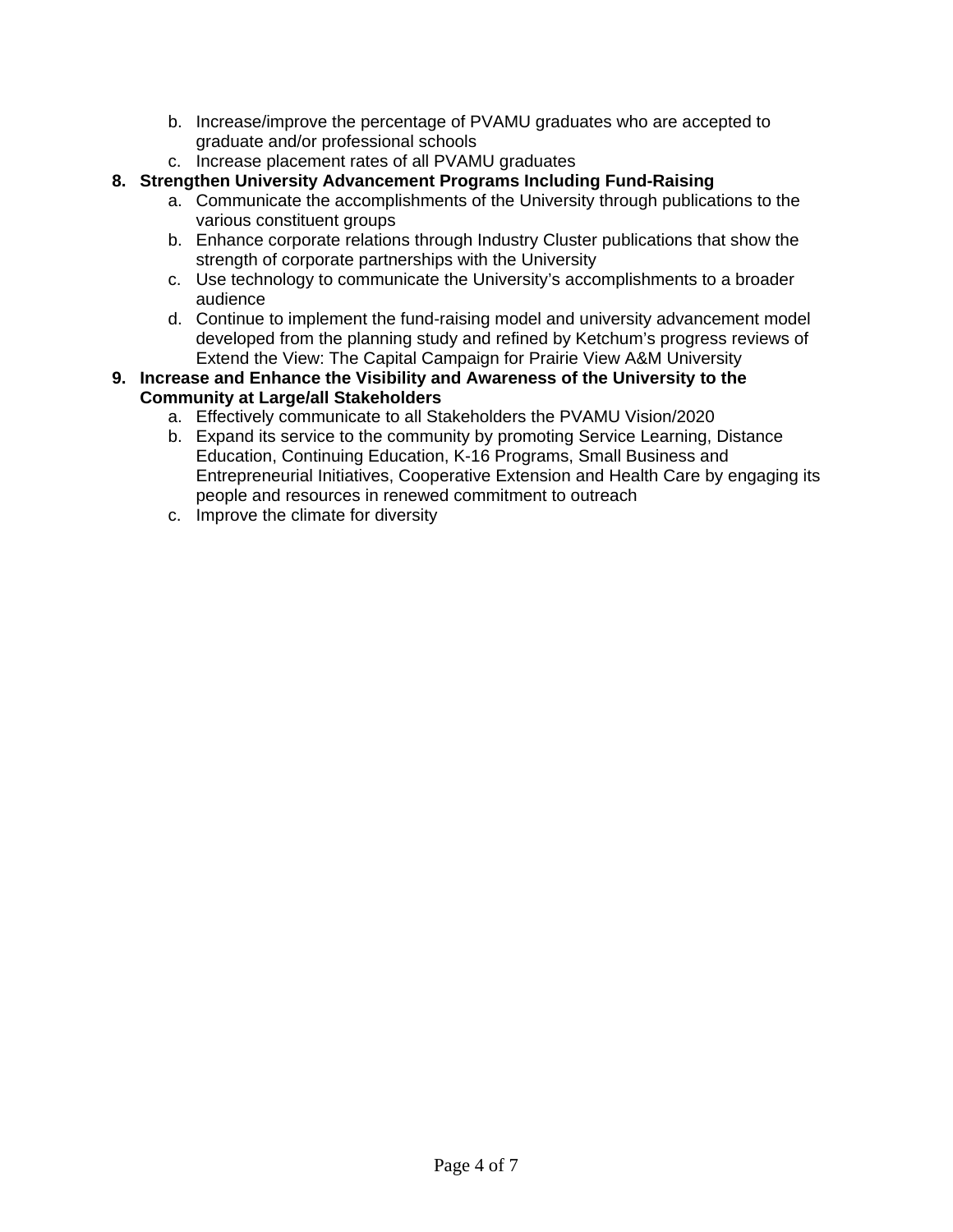### **Administration and Auxiliary Services Goals**

- I. Expand Student Services in Dining and Residence Life to continue efforts to provide for all of the core student service needs. Seek to expand services to the borders of campus to participate in community outreach and service.
	- a. Create new venues
		- i. Non-alcoholic Sports Bar in Farrell Hall (Fall 06)
		- ii. Grocery Store/Fast Food near campus perimeter (Spring/Summer 07)
	- b. Enhance Shuttle Services
		- i. Review possible drop-off site for train service (Fall 08)
		- ii. Off-campus services
- II. Enhance Campus Security Operations and Prevention to strengthen DPS and campus community relations and visible presence.
	- a. Secure continuation of Grant (Victims Assistance)
	- b. Security relocation and staffing Reduce Staff Turnover by (10%)
- III. Stabilize Plant Operations to include reorganization
	- a. Energy Efficiency Campaign
		- i. Reduce energy consumption by 5%
		- ii. Participate in effective space utilization practices and planning
	- b. Waste Water Operation
		- i. Reduce Costs by 5%
		- ii. Finalize future operating posture
	- c. Enhance Construction and Planning process
		- i. Easier reduce routing (Only Required Signatures by Policy)
		- ii. Faster reduce request to implementation (< 10% over projection)
		- iii. User Friendly provide feedback (Survey)
- IV. Aggressively work to enhance Maintenance Operations
	- a. Ordinary Maintenance
		- i. Increase revenue generation by 5%
		- ii. Improve effectiveness and responsiveness (Survey)
	- b. Deferred Maintenance
		- i. Assessment Quantify Reported Values
		- ii. Dedicated funding Establish funding mechanism
- V. Improve Services at Transportation Center Offer Essential Fleet Services
	- a. Secure proper staffing for area (Establish Certified Maintenance Staff)
		- b. Continue positive trend in reporting compliance (< 5% error)
		- c. Increase revenue generation by 10%
- VI. Find awareness programs to give information about AIDS and Driving Safety

The overall objective/goal of Administration and Auxiliary Services is to provide quality services and support services in the most efficient, cost effective and user friendly manner possible. We will strive to continuously improve in our delivery methods, approach and quality. Every unit will strive to reach our underlying principal of Service First. We will not only promote a culture of service but one that also creates an environment in which employees are actively engaged, proud to be involved and trained to perform their duties.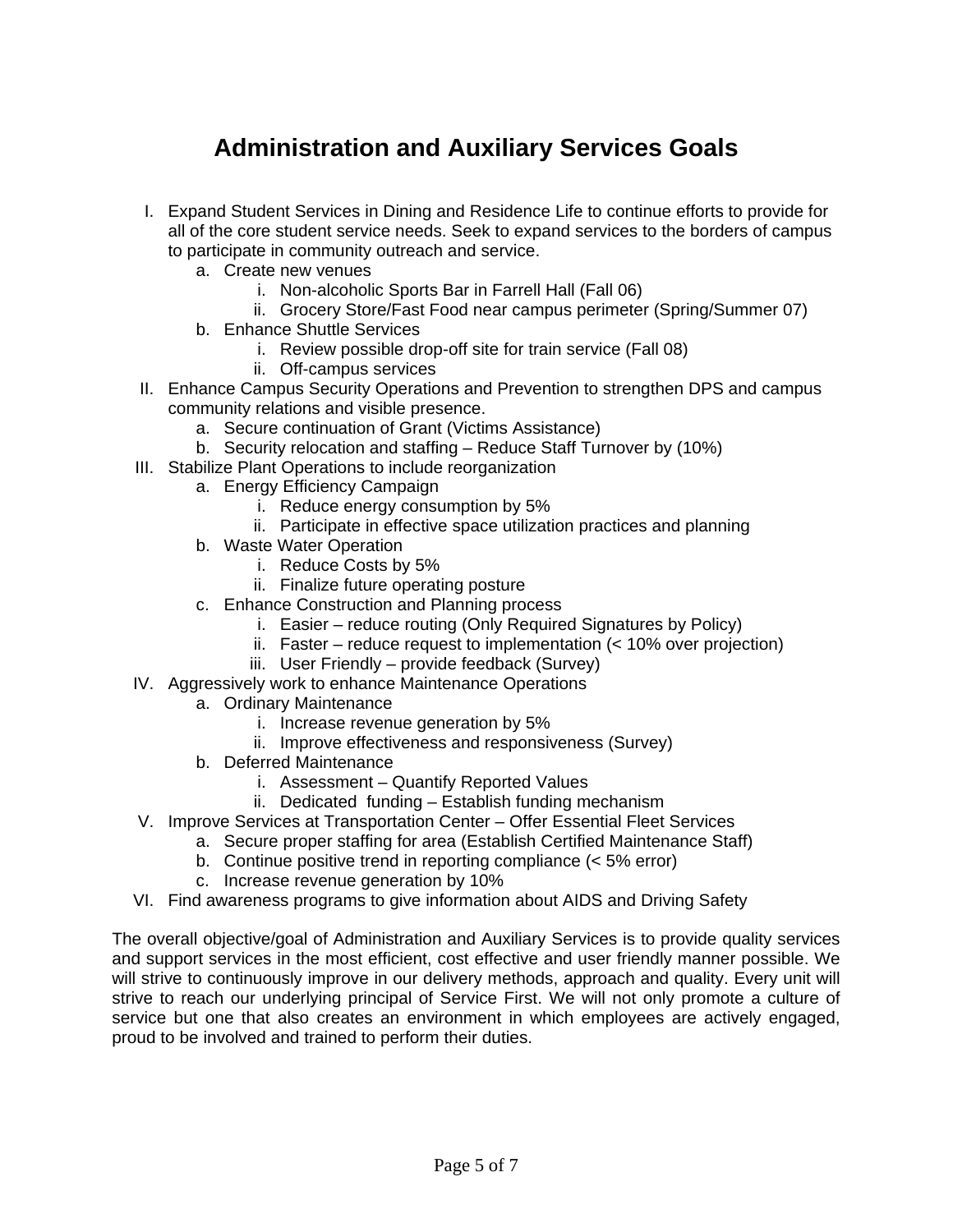#### *Benjamin Franklin's Virtues to Live By*

#### 1. **Temperance**

Eat not to dullness; drink not to elevation.

#### 2. **Silence**

Speak not but what may benefit others or yourself; avoid trifling conversation.

#### 3. **Order**

Let all your things have their places; let each part or your business have its time.

#### 4. **Resolution**

Resolve to perform what you ought; perform without fail what you resolve.

#### 5. **Frugality**

Make no expense but to do good to others or yourself; i.e., waste nothing.

#### 6. **Industry**

Lose no time; be always employ'd in something useful; cut off all unnecessary actions.

#### 7. **Sincerity**

Use no hurtful deceit; think innocently and justly, and, if you speak, speak accordingly.

#### 8. **Justice**

Wrong none by doing injuries, or omitting the benefits that are your duty.

#### 9. **Moderation**

Avoid extreams; forbear resenting injuries so much as you think they deserve.

#### 10. **Cleanliness**

Tolerate no uncleanliness in body, cloaths, or habitation.

#### 11. **Tranquility**

Be not disturbed at trifles, or at accidents common or unavoidable.

#### 12. **Chastity**

Rarely use venery but for health or offspring, never to dulness, weakness, or the injury of your own or another's peace or reputation.

#### 13. **Humility**

Imitate Jesus and Socrates.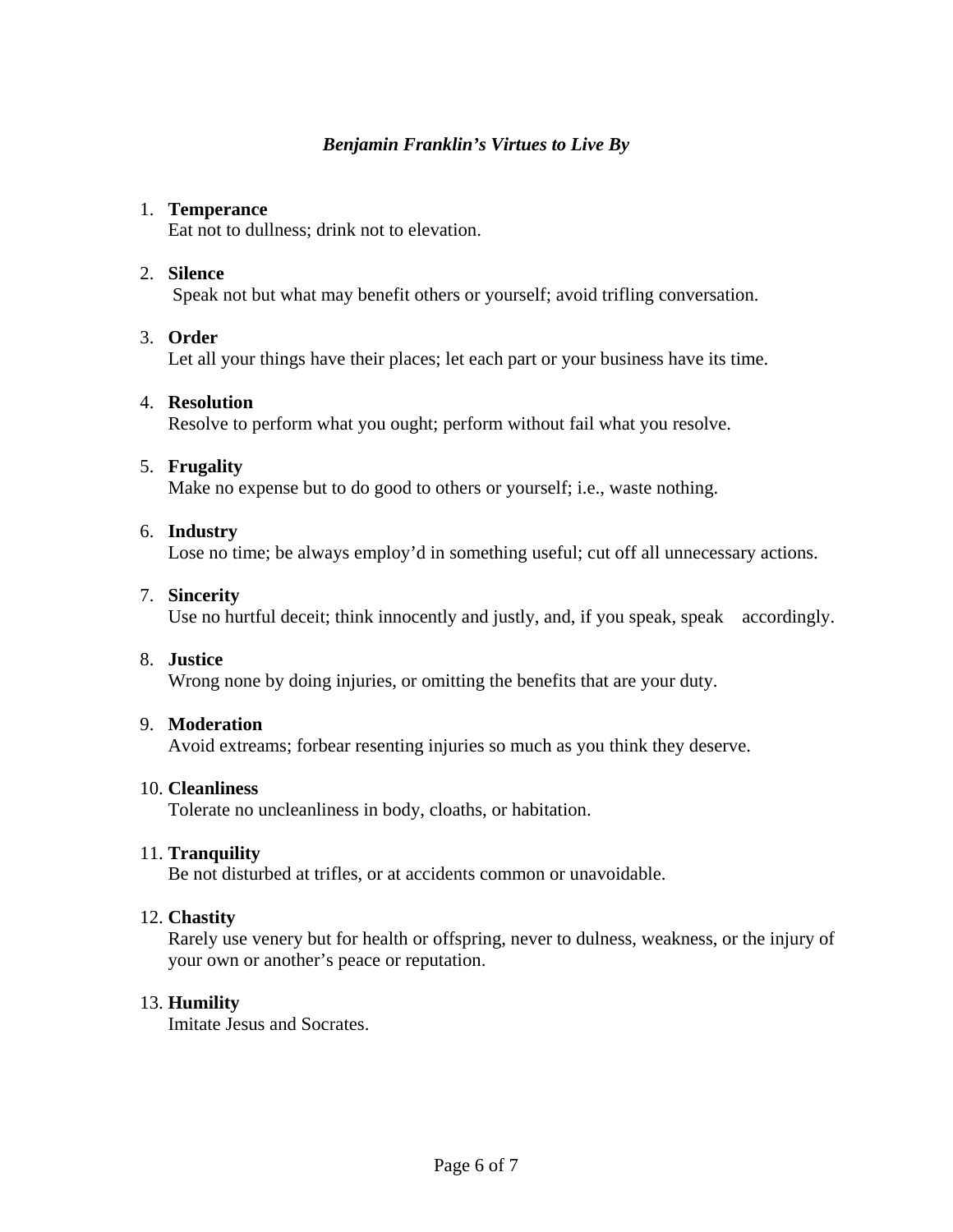| <b>Notes</b> |  |
|--------------|--|
|              |  |
|              |  |
|              |  |
|              |  |
|              |  |
|              |  |
|              |  |
|              |  |
|              |  |
|              |  |
|              |  |
|              |  |
|              |  |
|              |  |
|              |  |
|              |  |
|              |  |
|              |  |
|              |  |
|              |  |
|              |  |
|              |  |
|              |  |
|              |  |
|              |  |
|              |  |
|              |  |
|              |  |
|              |  |
|              |  |
|              |  |
|              |  |
|              |  |
|              |  |
|              |  |
|              |  |
|              |  |
|              |  |